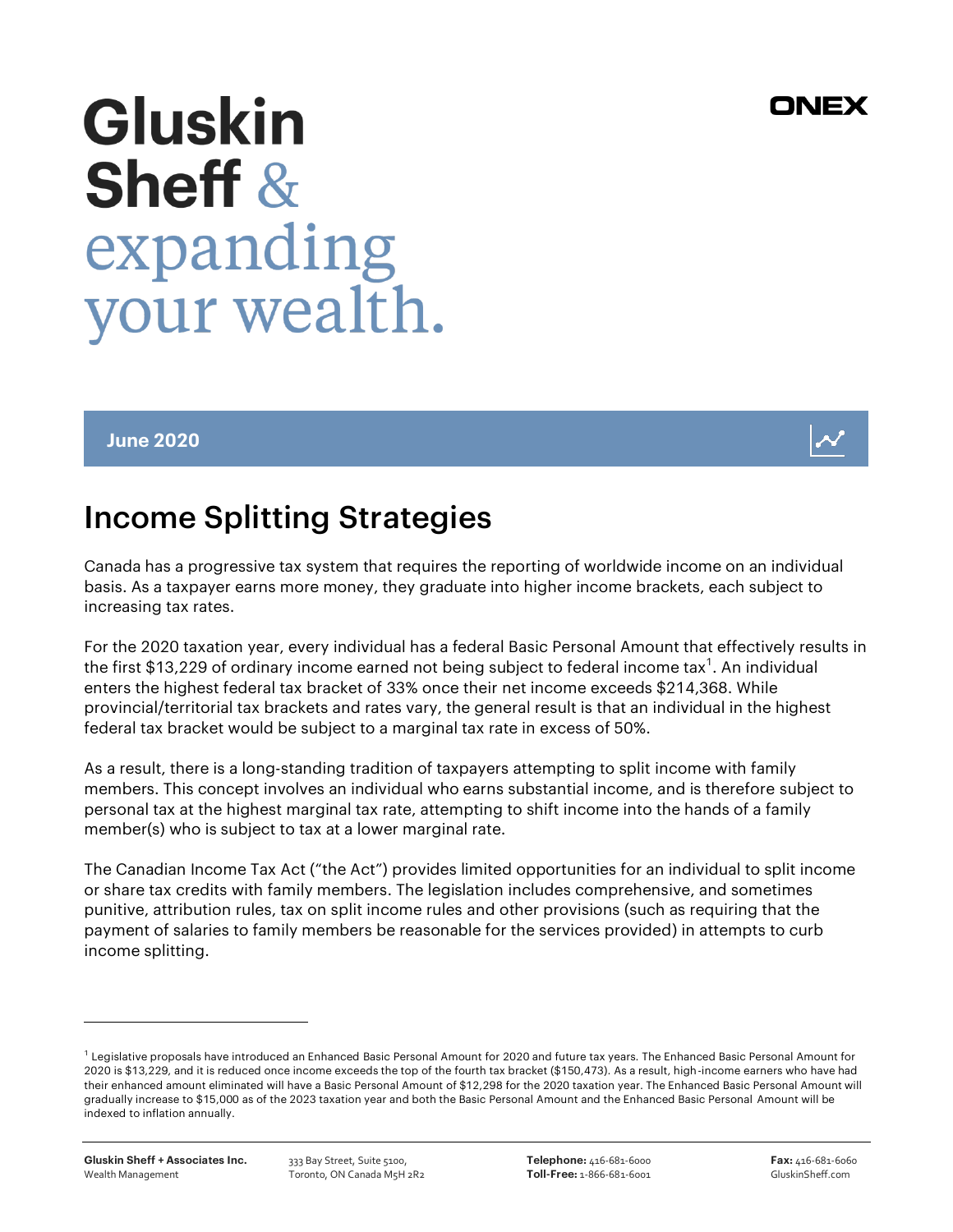

#### ATTRIBUTION RULES

In general, the attribution rules apply in situations where a taxpayer transfers or loans funds to a family member and that family member uses the funds to acquire income-producing investments. In cases involving a minor, interest and dividend income are subject to the attribution rules and will be included in the taxpayer's income. Capital gains and losses earned by a minor are not subject to the attribution rules. For loans and transfers to a spouse, all investment income will be attributed back to the taxpayer. However, in all cases there is no attribution on secondary income (i.e., income earned on investment income).

An exception to the attribution rules applies in situations where fair market value consideration is provided as part of the transaction. This means that income splitting will not work in situations where funds are gifted to a family member. However, income splitting strategies are effective when a loan is made for the benefit of a family member and bears an interest rate at least equal to the prescribed rate and the interest is paid no later than 30 days after the end of the year.

The prescribed rate is established by the Canada Revenue Agency ("CRA") quarterly and represents an average of the rates for 3-month Treasury Bills for the first month of the preceding quarter.

#### INCOME SPLITTING OPPORTUNITY

The CRA has announced that the prescribed interest rate will be 1% for the third quarter of 2020, beginning July 1.

If an individual is in the top tax bracket and has non-registered assets (e.g., cash and investments) in their name, the investment income generated from the portfolio is subject to tax at the highest marginal tax rate. The following table illustrates the overall tax result assuming the highest marginal tax rate is 50%:

#### PERSONAL NON-REGISTERED INVESTMENT ACCOUNT

| Non-registered investment assets                                            | \$1,000,000 |
|-----------------------------------------------------------------------------|-------------|
| Rate of return (assuming interest and 50% taxable portion of capital gains) | 6%          |
| Taxable income                                                              | \$60,000    |
| Tax payable on income                                                       | \$30,000    |

If the high-income individual is using their after-tax investment income to help fund expenses for various family members, for instance tuition fees or household items, a significant portion of the investment income is consumed by taxes, as noted in the above example.

In order to improve the tax efficiency of the situation while providing the family members with the financial resources they require, the high-income family member may gain access to the lower marginal tax rates of their family members by using a Family Income Splitting Trust or a Spousal Loan strategy.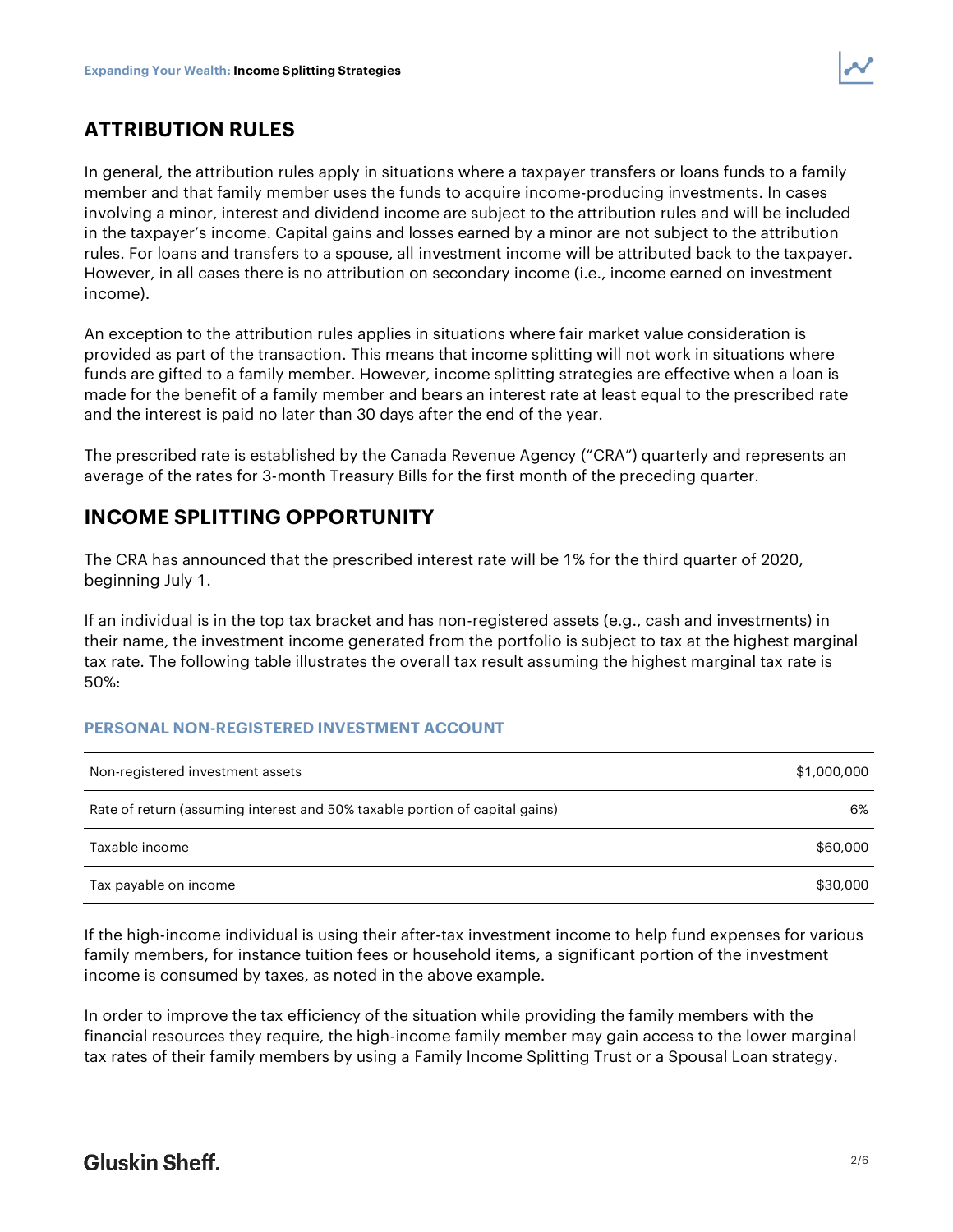

#### FAMILY INCOME SPLITTING TRUST STRATEGY

This strategy involves the high-income individual's qualified legal advisor establishing a Family Income Splitting Trust. Generally, the high-income individual would be a trustee of the Family Income Splitting Trust and the low-income family members would be the discretionary beneficiaries.

The high-income individual would make a loan to the Family Income Splitting Trust using funds from their existing non-registered investment assets. If any existing investments are sold, or transferred in-kind to the Family Income Splitting Trust, to fund the loan, this could result in a tax liability in respect of any net capital gains realized $^2$ .

The loan document would bear interest at the prescribed rate, payable within 30-days of the end of the calendar year. The prescribed rate that is in effect the date the loan is made will continue to apply for the duration of the loan. If the prescribed rate increases in future quarters, the interest rate on the existing loan does not change; however, any additional amounts loaned to the Family Income Splitting Trust would have to be made at the prescribed rate prevailing at the date the additional loan was made. Failure to pay the interest by January 30 of the following calendar year will result in adverse tax consequences.

The funds loaned to the Family Income Splitting Trust would be used to acquire income-producing assets, such as an investment portfolio. The Family Income Splitting Trust will use a portion of the annual income earned from the investments to pay the interest on the loan. The high income family member will be subject to personal tax annually at their marginal rate on the interest income received.

The net income remaining in the Family Income Splitting Trust could be allocated to the low-income family member beneficiaries and taxed at their marginal tax rates. Since the Family Income Splitting Trust is discretionary, the trustee(s) have the ability annually to allocate the net income to whichever beneficiaries they choose and in whatever proportion they decide. Distributions to low-income family member beneficiaries may result in nominal or no taxes owing on the Family Income Splitting Trust's net income. Any net income not distributed for tax purposes by the Family Income Splitting Trust would be taxable in the trust at the highest marginal tax rate.

The following table illustrates the tax results associated with the Family Income Splitting Trust on an annual basis, assuming the highest marginal tax rate is 50% and that there are four beneficiaries of the Family Income Splitting Trust, each of whom have no other sources of income:

l

 $2$  Refer to our article "Capital Loss Planning" to understand the superficial loss rules that could apply to any capital losses that are realized as part of this planning.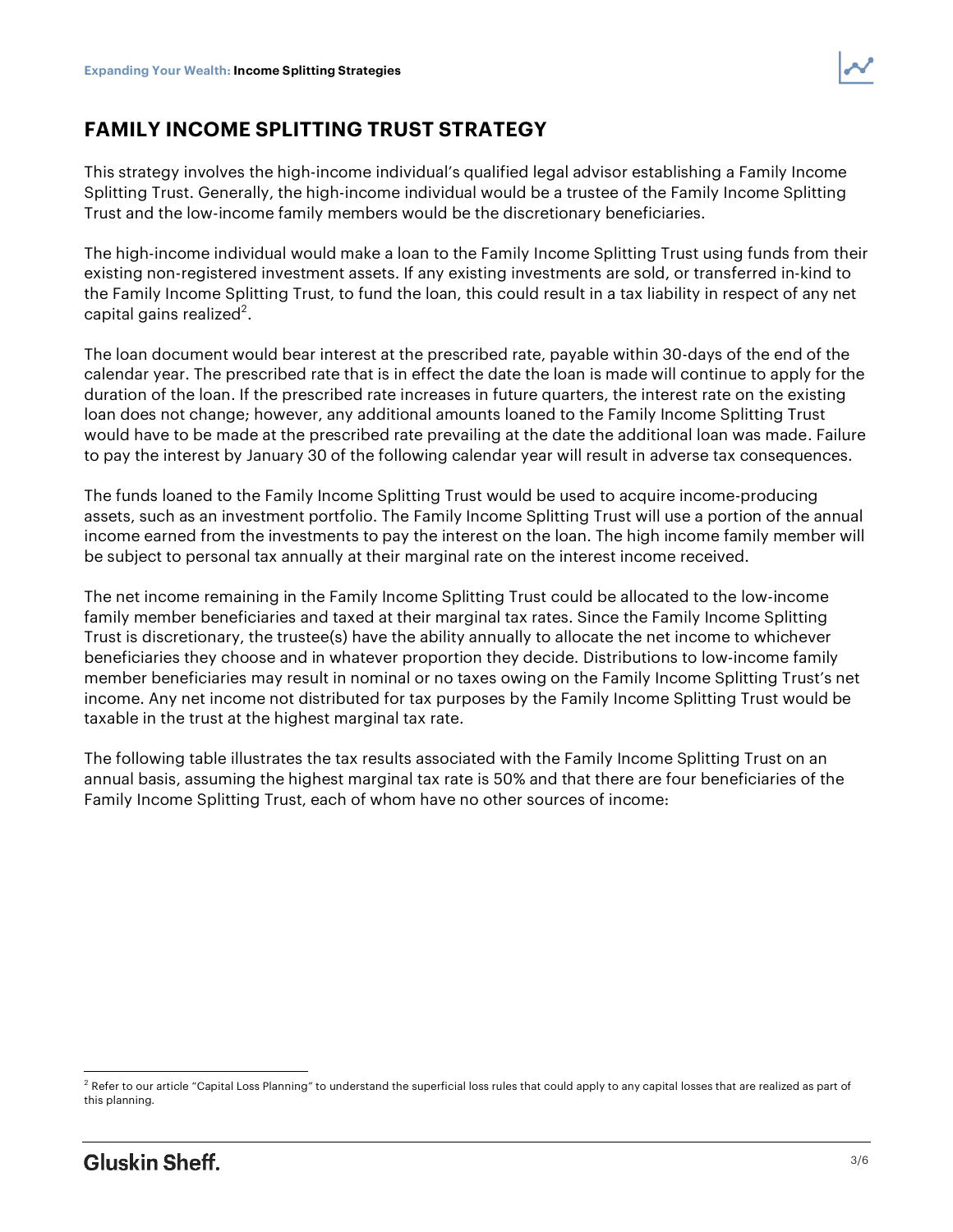

|                                                                             | Personal Non-Registered<br>Investment Account | <b>Family Income Splitting</b><br><b>Trust Account</b> |
|-----------------------------------------------------------------------------|-----------------------------------------------|--------------------------------------------------------|
| Assets in the account                                                       |                                               | \$1,000,000                                            |
| Loan outstanding                                                            | \$1,000,000                                   |                                                        |
| Rate of return (assuming interest and 50% taxable portion of capital gains) | 1%                                            | 6%                                                     |
| Investment Income                                                           |                                               | \$60,000                                               |
| Loan Interest                                                               | \$10,000                                      | $(*10,000)$                                            |
| Taxable income                                                              | \$10,000                                      | \$50,000                                               |
| Tax on income                                                               | \$5,000                                       | \$0                                                    |

Compared to the original situation, the Family Income Splitting Trust has reduced the family's overall tax burden on an annual basis by \$25,000 based on these assumed facts. As a result, the family has additional financial resources available to fund their expenses.

The tax savings for a particular family will vary depending on their circumstances. Based on the highest marginal tax rates in effect for the 2020 calendar year, an individual who has no other taxable income may receive approximately \$52,000 of eligible dividends (i.e., dividends from publicly traded Canadian companies), \$13,000 of interest income or \$26,000 of capital gains as distributions from a Family Income Splitting Trust without triggering a personal tax liability.

When the Family Income Splitting Trust allocates income to a beneficiary in the year for tax purposes, the amount must be paid (i.e., cash deposited into an account in the sole name of the beneficiary) or made payable to the beneficiary via a demand note. In lieu of providing the beneficiary with cash, the Family Income Splitting Trust could pay for expenses of the beneficiary directly. The demand note can be drawn down in future years by having the Family Income Splitting Trust pay for expenses of the debt holder (e.g., to pay university tuition or make a down payment on a house).

If income from the Family Income Splitting Trust is used to pay for a beneficiary's expenses, the expenses must unequivocally benefit the beneficiary. Payments benefiting someone else or used for ordinary household expenses will result in adverse tax consequences.

An official list of expenditures that qualify as directly benefiting a beneficiary does not exist; however, according to the CRA, qualifying expenditures can include amounts paid for the support, maintenance, care, education, enjoyment and advancement of the beneficiary. If the Family Income Splitting Trust pays for expenses of the beneficiary, proper documentation and support (e.g., receipts) for the expenses must be retained by the trustee(s).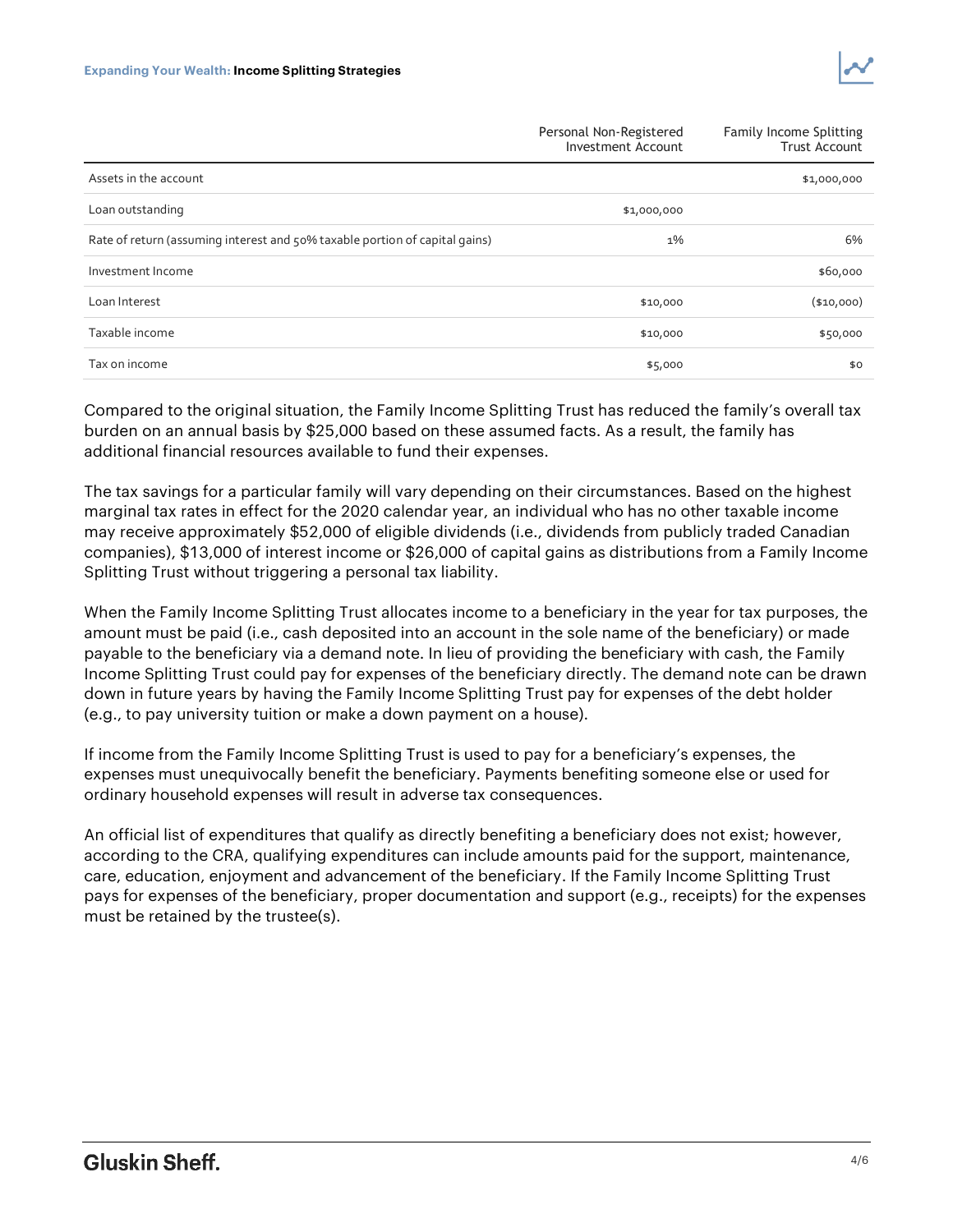

#### SPOUSAL LOAN STRATEGY

In situations where there is a low-income spouse and the high-income spouse's after-tax investment income is being used to help fund the family's expenses, a spousal loan may be an appropriate income splitting solution.

The high-income spouse loans funds, or transfers assets in-kind, to a low-income spouse. The loan will bear interest at the CRA's prescribed rate, payable within 30-days of the end of the calendar year. Consideration must be given to which assets are used to fund the loan, as there could be tax implications to the high-income spouse.

The low-income spouse will use the funds to invest in income-producing assets in a non-registered account in the low-income spouse's name only.

A portion of the annual income earned from the low-income spouse's investments may be used to pay the interest on the spousal loan. The high-income spouse will be subject to personal tax annually at their marginal rate on the interest income received.

The investment income, net of the spousal loan interest, earned by the low-income spouse will be subject to tax in their hands at their marginal tax rate. The after-tax investment income would remain in the low-income spouse's account for use at their discretion.

#### EXISTING PRESCRIBED RATE LOANS

If you currently have an income splitting loan strategy in place and you would like to take advantage of a lower prescribed rate, the CRA has taken the position that you cannot simply change the interest rate on the loan document. In order for the attribution rules not to apply, the existing loan must be repaid, which may result in the realization of taxable capital gains and transaction costs. However, once the existing loan has been repaid, a new loan can be made at the current prescribed rate.

#### U.S. PERSONS

In general, income splitting transactions and strategies are complicated in situations where there are U.S. persons involved. Further, these strategies can result in unintended tax consequences from a U.S. tax perspective. U.S. persons should seek the advice of qualified cross-border tax and legal professionals before undertaking any such planning to ensure the potential additional tax and compliance costs still provide an economic benefit based on the particular facts of their situation.